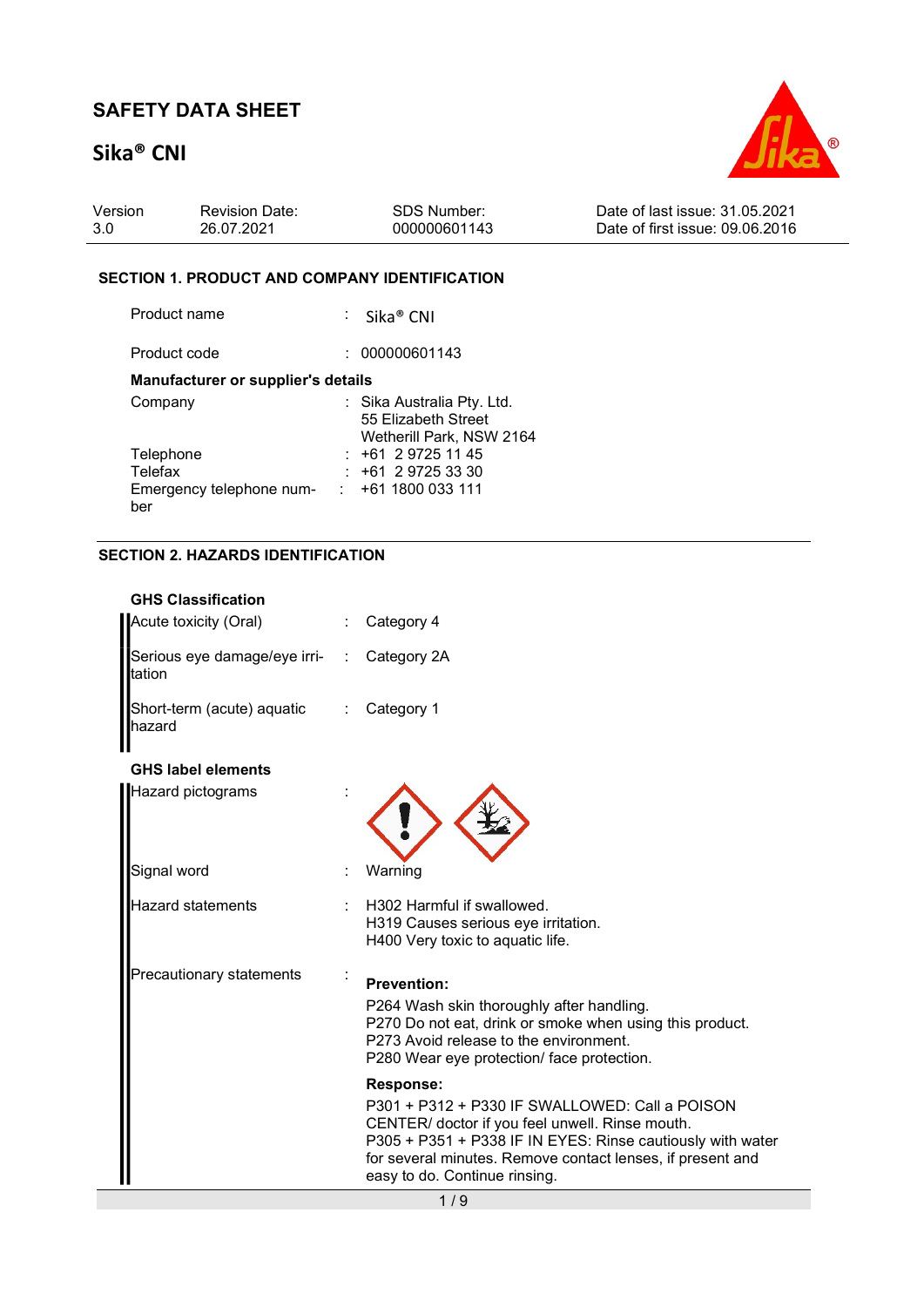# Sika® CNI



| Version<br>3.0 | <b>Revision Date:</b><br>26.07.2021 | <b>SDS Number:</b><br>000000601143                  | Date of last issue: 31.05.2021<br>Date of first issue: 09.06.2016 |
|----------------|-------------------------------------|-----------------------------------------------------|-------------------------------------------------------------------|
|                |                                     | tention.<br>P391 Collect spillage.                  | P337 + P313 If eye irritation persists: Get medical advice/ at-   |
|                |                                     | Disposal:<br>disposal plant.                        | P501 Dispose of contents/ container to an approved waste          |
|                | None known.                         | Other hazards which do not result in classification |                                                                   |

#### SECTION 3. COMPOSITION/INFORMATION ON INGREDIENTS

: Mixture

| <b>Components</b> |            |                       |
|-------------------|------------|-----------------------|
| Chemical name     | CAS-No.    | Concentration (% w/w) |
| calcium nitrite   | 13780-06-8 | $>= 10 - 530$         |
| calcium nitrate   | 10124-37-5 | $>= 1 - 3$            |

#### SECTION 4. FIRST AID MEASURES

| General advice                                                    |  | Move out of dangerous area.<br>Consult a physician.<br>Show this safety data sheet to the doctor in attendance.                                                                                                         |  |
|-------------------------------------------------------------------|--|-------------------------------------------------------------------------------------------------------------------------------------------------------------------------------------------------------------------------|--|
| If inhaled                                                        |  | Move to fresh air.<br>Consult a physician after significant exposure.                                                                                                                                                   |  |
| In case of skin contact                                           |  | Take off contaminated clothing and shoes immediately.<br>Wash off with soap and plenty of water.<br>If symptoms persist, call a physician.                                                                              |  |
| In case of eye contact                                            |  | Immediately flush eye(s) with plenty of water.<br>Remove contact lenses.<br>Keep eye wide open while rinsing.<br>If eye irritation persists, consult a specialist.                                                      |  |
| If swallowed                                                      |  | Clean mouth with water and drink afterwards plenty of water.<br>Do not give milk or alcoholic beverages.<br>Never give anything by mouth to an unconscious person.<br>Obtain medical attention.                         |  |
| Most important symptoms<br>and effects, both acute and<br>delayed |  | Gastrointestinal discomfort<br>Excessive lachrymation<br>See Section 11 for more detailed information on health effects<br>and symptoms.<br>irritant effects<br>Harmful if swallowed.<br>Causes serious eye irritation. |  |
| Notes to physician                                                |  | Treat symptomatically.                                                                                                                                                                                                  |  |
| 2/9                                                               |  |                                                                                                                                                                                                                         |  |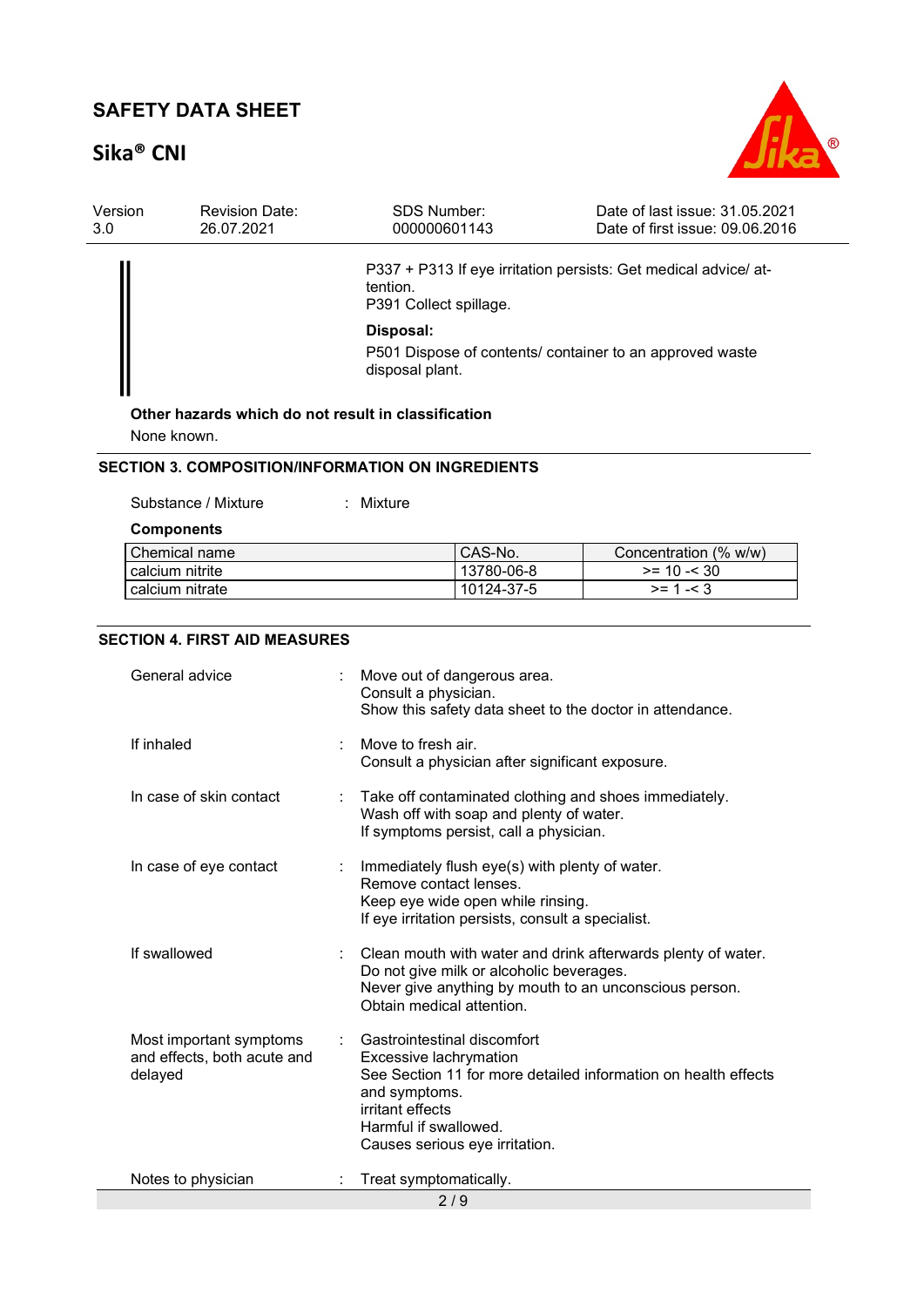# Sika® CNI



| Version | <b>Revision Date:</b> | SDS Number:  | Date of last issue: 31.05.2021  |
|---------|-----------------------|--------------|---------------------------------|
| 3.0     | 26.07.2021            | 000000601143 | Date of first issue: 09.06.2016 |

#### SECTION 5. FIREFIGHTING MEASURES

| Suitable extinguishing media :            | Use extinguishing measures that are appropriate to local cir-<br>cumstances and the surrounding environment.                                                                                                                    |
|-------------------------------------------|---------------------------------------------------------------------------------------------------------------------------------------------------------------------------------------------------------------------------------|
| Specific hazards during fire-<br>fighting | Do not allow run-off from fire fighting to enter drains or water<br>courses.                                                                                                                                                    |
| ucts                                      | Hazardous combustion prod- : No hazardous combustion products are known                                                                                                                                                         |
| Specific extinguishing meth-<br>ods       | : Collect contaminated fire extinguishing water separately. This<br>must not be discharged into drains.<br>Fire residues and contaminated fire extinguishing water must<br>be disposed of in accordance with local regulations. |
| for firefighters                          | Special protective equipment : In the event of fire, wear self-contained breathing apparatus.                                                                                                                                   |

#### SECTION 6. ACCIDENTAL RELEASE MEASURES

| Personal precautions, protec- :<br>tive equipment and emer-<br>gency procedures |    | Use personal protective equipment.<br>Deny access to unprotected persons.                                                                                      |
|---------------------------------------------------------------------------------|----|----------------------------------------------------------------------------------------------------------------------------------------------------------------|
| <b>Environmental precautions</b>                                                | ÷. | Do not flush into surface water or sanitary sewer system.<br>If the product contaminates rivers and lakes or drains inform<br>respective authorities.          |
| Methods and materials for<br>containment and cleaning up                        |    | Soak up with inert absorbent material (e.g. sand, silica gel,<br>acid binder, universal binder, sawdust).<br>Keep in suitable, closed containers for disposal. |

#### SECTION 7. HANDLING AND STORAGE

| fire and explosion      | Advice on protection against : Normal measures for preventive fire protection.                                                                                                                                                                                                                                                 |
|-------------------------|--------------------------------------------------------------------------------------------------------------------------------------------------------------------------------------------------------------------------------------------------------------------------------------------------------------------------------|
| Advice on safe handling | Avoid exceeding the given occupational exposure limits (see<br>section 8).<br>Do not get in eyes, on skin, or on clothing.<br>For personal protection see section 8.<br>Smoking, eating and drinking should be prohibited in the ap-<br>plication area.<br>Follow standard hygiene measures when handling chemical<br>products |
| Hygiene measures        | Handle in accordance with good industrial hygiene and safety<br>practice.                                                                                                                                                                                                                                                      |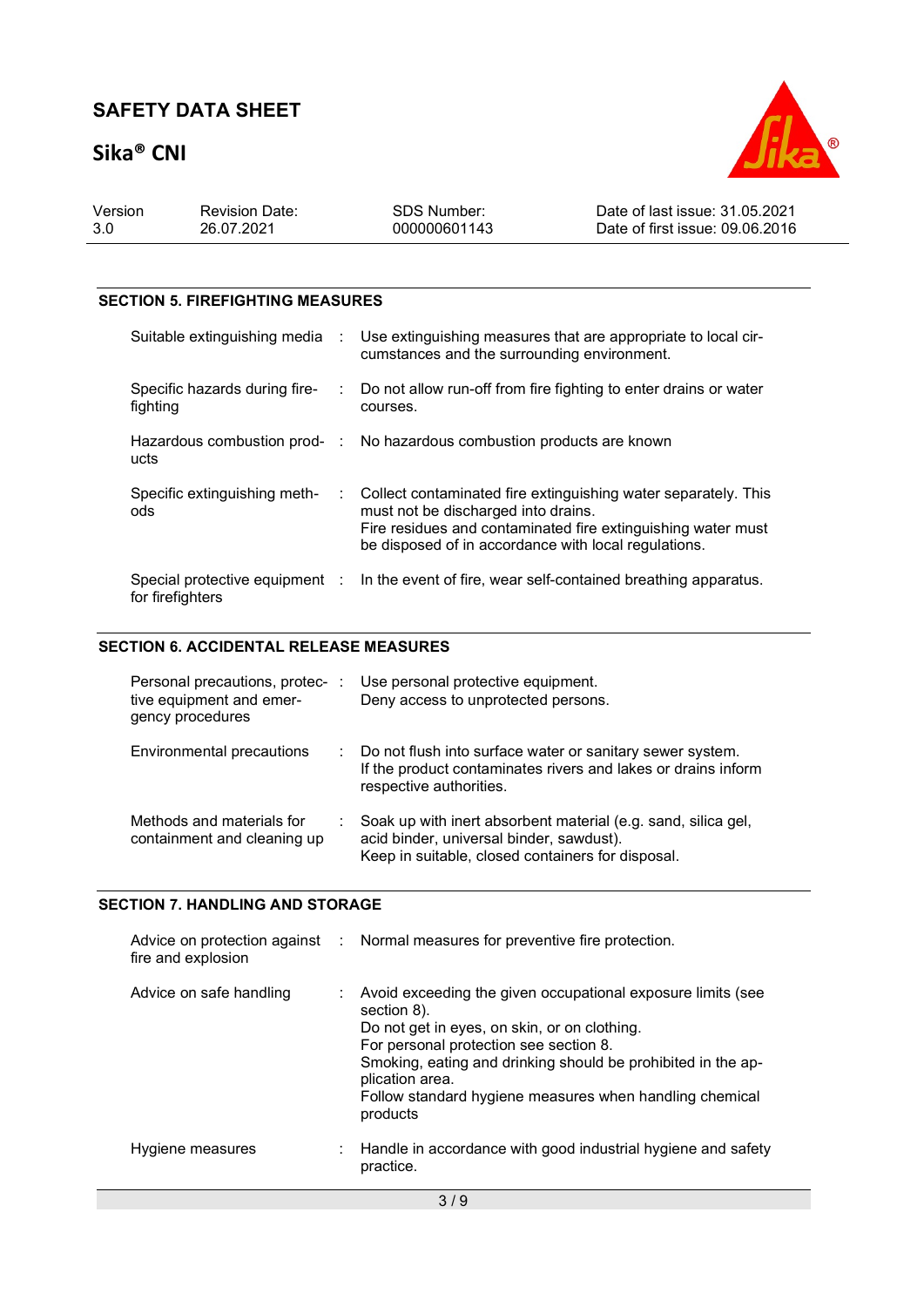# Sika® CNI



| Version | <b>Revision Date:</b>       | <b>SDS Number:</b>                                                                                                                                                                                                                                                                                                                          | Date of last issue: 31.05.2021  |
|---------|-----------------------------|---------------------------------------------------------------------------------------------------------------------------------------------------------------------------------------------------------------------------------------------------------------------------------------------------------------------------------------------|---------------------------------|
| 3.0     | 26.07.2021                  | 000000601143                                                                                                                                                                                                                                                                                                                                | Date of first issue: 09.06.2016 |
|         | Conditions for safe storage | When using do not eat or drink.<br>When using do not smoke.<br>Wash hands before breaks and at the end of workday.<br>Keep container tightly closed in a dry and well-ventilated<br>place.<br>Containers which are opened must be carefully resealed and<br>kept upright to prevent leakage.<br>Store in accordance with local regulations. |                                 |

#### SECTION 8. EXPOSURE CONTROLS/PERSONAL PROTECTION

| Components with workplace control parameters                    |                           |                                                                                                                                                                                                                                                                                                                          |  |  |  |
|-----------------------------------------------------------------|---------------------------|--------------------------------------------------------------------------------------------------------------------------------------------------------------------------------------------------------------------------------------------------------------------------------------------------------------------------|--|--|--|
| Contains no substances with occupational exposure limit values. |                           |                                                                                                                                                                                                                                                                                                                          |  |  |  |
| Appropriate engineering<br>controls                             | $\mathbb{R}^{\mathbb{Z}}$ | Use adequate ventilation and/or engineering controls to pre-<br>vent exposure to vapours.                                                                                                                                                                                                                                |  |  |  |
| Personal protective equipment                                   |                           |                                                                                                                                                                                                                                                                                                                          |  |  |  |
| Respiratory protection                                          | t.                        | No special measures required.<br>Respirator selection must be based on known or anticipated<br>exposure levels, the hazards of the product and the safe<br>working limits of the selected respirator.                                                                                                                    |  |  |  |
| Hand protection                                                 |                           | Chemical-resistant, impervious gloves complying with an<br>approved standard should be worn at all times when handling<br>chemical products if a risk assessment indicates this is nec-<br>essary.<br>Follow AS/NZS 1337.1<br>Recommended: Butyl rubber/nitrile rubber gloves.<br>Contaminated gloves should be removed. |  |  |  |
| Eye protection                                                  |                           | Safety glasses                                                                                                                                                                                                                                                                                                           |  |  |  |
| Skin and body protection                                        |                           | Protective clothing (e.g. safety shoes, long-sleeved working<br>clothing, long trousers)<br>Follow AS 2210:3                                                                                                                                                                                                             |  |  |  |

#### SECTION 9. PHYSICAL AND CHEMICAL PROPERTIES

| Appearance                                         |    | liquid<br>viscous liquid |
|----------------------------------------------------|----|--------------------------|
| Colour                                             |    | clear                    |
| Odour                                              |    | odourless                |
| Odour Threshold                                    |    | No data available        |
| рH                                                 | ÷. | ca. 11 (20 °C (68 °F))   |
| Melting point/range / Freezing : No data available |    |                          |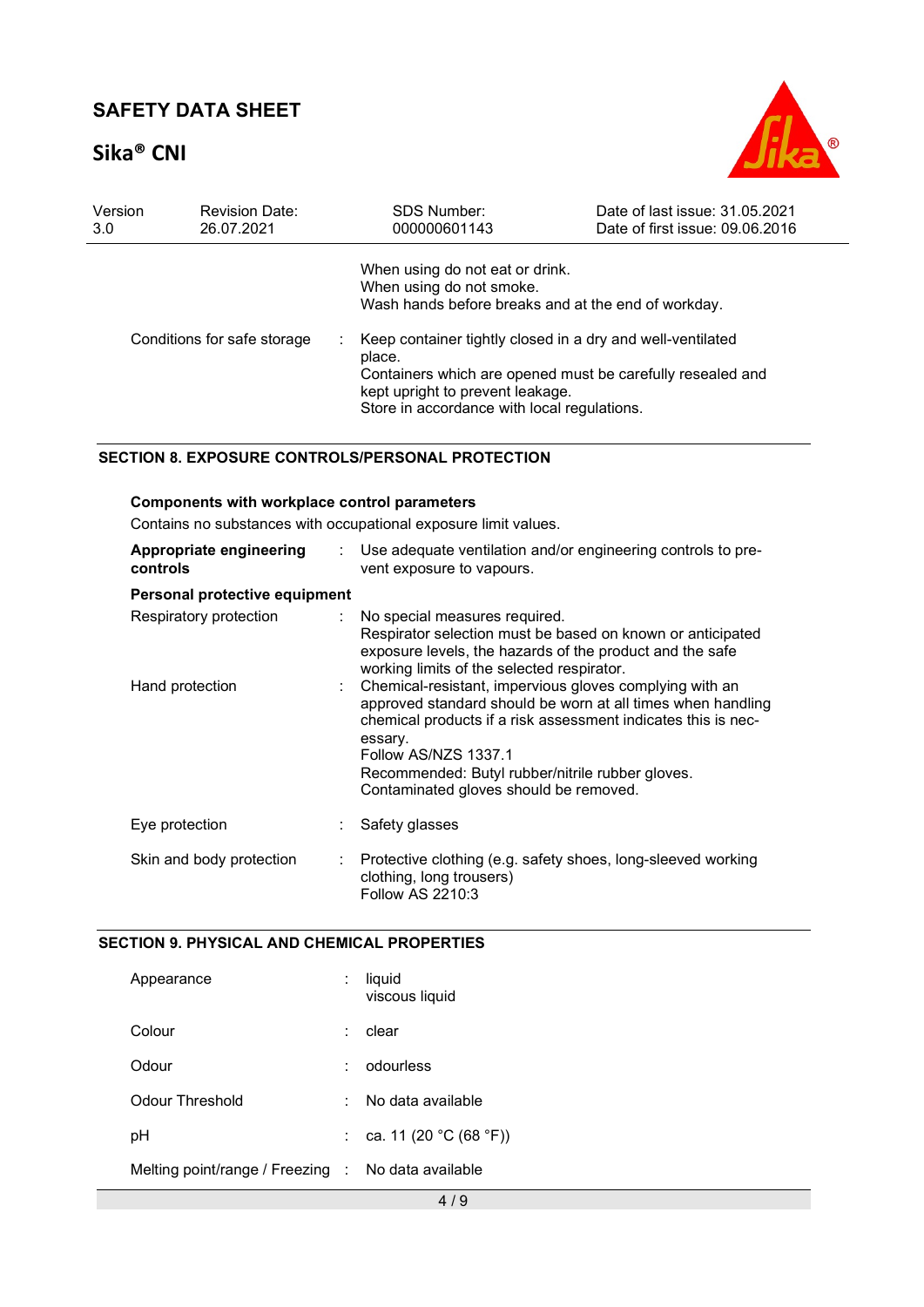# Sika® CNI



| Version<br>3.0 | <b>Revision Date:</b><br>26.07.2021                 |               | <b>SDS Number:</b><br>000000601143                                                                                                  | Date of last issue: 31.05.2021<br>Date of first issue: 09.06.2016 |
|----------------|-----------------------------------------------------|---------------|-------------------------------------------------------------------------------------------------------------------------------------|-------------------------------------------------------------------|
|                | point<br>Boiling point/boiling range                |               | No data available                                                                                                                   |                                                                   |
|                | Flash point                                         |               | Not applicable                                                                                                                      |                                                                   |
|                | Evaporation rate                                    |               | No data available                                                                                                                   |                                                                   |
|                | Flammability (solid, gas)                           | ÷             | No data available                                                                                                                   |                                                                   |
|                | Upper explosion limit / Upper<br>flammability limit | ÷             | No data available                                                                                                                   |                                                                   |
|                | Lower explosion limit / Lower<br>flammability limit | $\mathcal{L}$ | No data available                                                                                                                   |                                                                   |
|                | Vapour pressure                                     |               | 23 hPa                                                                                                                              |                                                                   |
|                | Relative vapour density                             |               | No data available                                                                                                                   |                                                                   |
|                | Density                                             |               | ca. 1.24 g/cm3 (20 °C (68 °F))                                                                                                      |                                                                   |
|                | Solubility(ies)<br>Water solubility                 |               | soluble                                                                                                                             |                                                                   |
|                | Solubility in other solvents                        | ÷             | No data available                                                                                                                   |                                                                   |
|                | Partition coefficient: n-<br>octanol/water          |               | No data available                                                                                                                   |                                                                   |
|                | Auto-ignition temperature                           | ÷             | No data available                                                                                                                   |                                                                   |
|                | Decomposition temperature                           |               | No data available                                                                                                                   |                                                                   |
|                | Viscosity<br>Viscosity, dynamic                     |               | No data available                                                                                                                   |                                                                   |
|                | Viscosity, kinematic                                |               | No data available                                                                                                                   |                                                                   |
|                | <b>Explosive properties</b>                         |               | No data available                                                                                                                   |                                                                   |
|                | Oxidizing properties                                |               | The substance or mixture is not classified as oxidizing.                                                                            |                                                                   |
|                | Volatile organic compounds                          |               | Directive 2010/75/EU of 24 November 2010 on industrial<br>emissions (integrated pollution prevention and control)<br>Not applicable |                                                                   |

#### SECTION 10. STABILITY AND REACTIVITY

| Reactivity                                                             |  | : No dangerous reaction known under conditions of normal use. |  |
|------------------------------------------------------------------------|--|---------------------------------------------------------------|--|
| Chemical stability                                                     |  | : The product is chemically stable.                           |  |
| Possibility of hazardous reac- : No hazards to be specially mentioned. |  |                                                               |  |
| 5/9                                                                    |  |                                                               |  |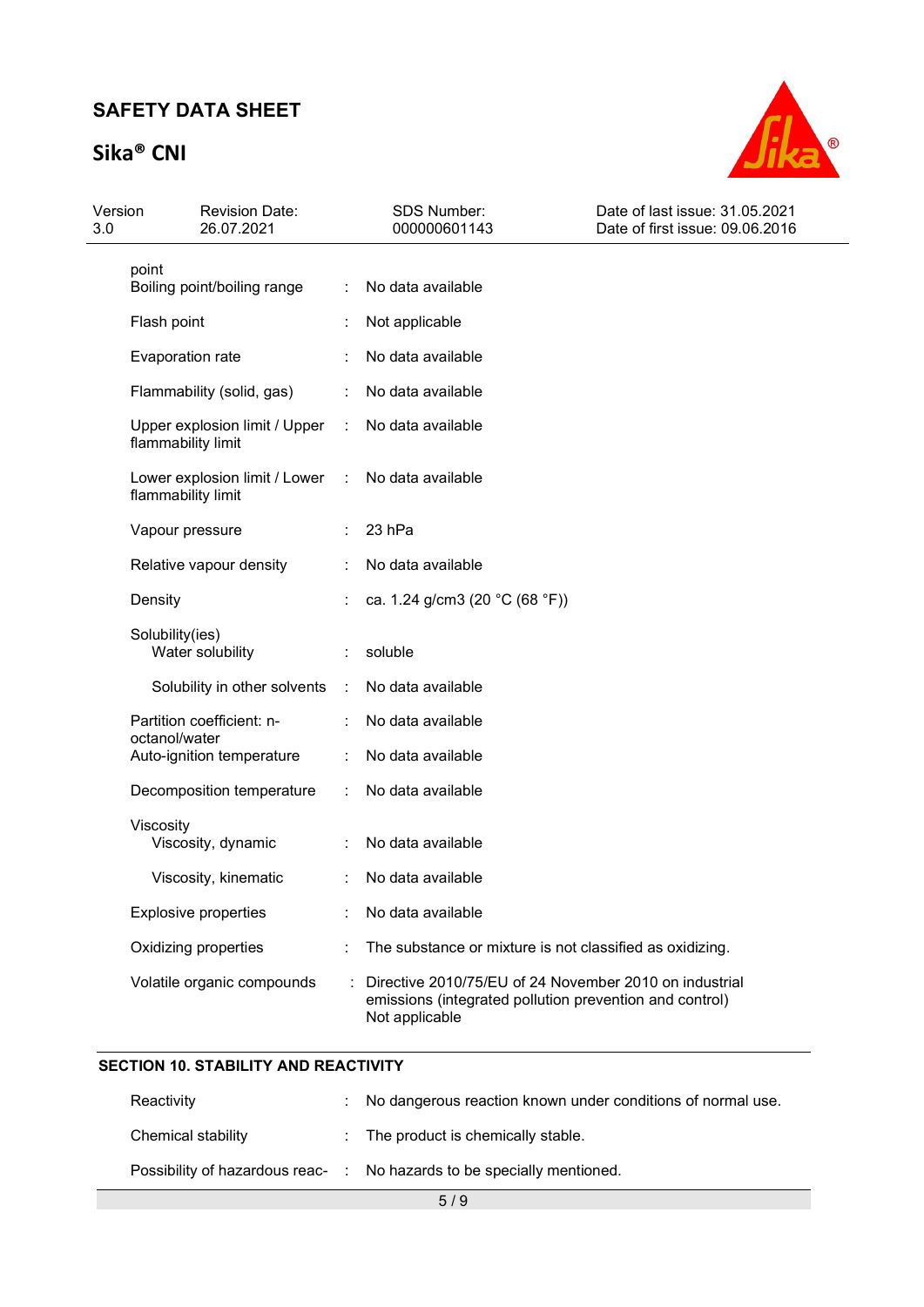# Sika® CNI



| Version<br>3.0 | <b>Revision Date:</b><br>26.07.2021                                                | <b>SDS Number:</b><br>000000601143                  | Date of last issue: 31.05.2021<br>Date of first issue: 09.06.2016 |
|----------------|------------------------------------------------------------------------------------|-----------------------------------------------------|-------------------------------------------------------------------|
| tions          |                                                                                    |                                                     |                                                                   |
|                | Conditions to avoid                                                                | No data available                                   |                                                                   |
|                | Incompatible materials                                                             | see section 7.<br>÷.                                |                                                                   |
|                |                                                                                    | No decomposition if stored and applied as directed. |                                                                   |
|                | <b>SECTION 11. TOXICOLOGICAL INFORMATION</b>                                       |                                                     |                                                                   |
|                | <b>Acute toxicity</b><br>Harmful if swallowed.                                     |                                                     |                                                                   |
|                | <b>Skin corrosion/irritation</b><br>Not classified based on available information. |                                                     |                                                                   |
|                | Serious eye damage/eye irritation<br>Causes serious eye irritation.                |                                                     |                                                                   |
|                | Respiratory or skin sensitisation                                                  |                                                     |                                                                   |
|                | <b>Skin sensitisation</b><br>Not classified based on available information.        |                                                     |                                                                   |
|                | <b>Respiratory sensitisation</b><br>Not classified based on available information. |                                                     |                                                                   |
|                | <b>Chronic toxicity</b>                                                            |                                                     |                                                                   |
|                | <b>Germ cell mutagenicity</b><br>Not classified based on available information.    |                                                     |                                                                   |
|                | Carcinogenicity<br>Not classified based on available information.                  |                                                     |                                                                   |
|                | <b>Reproductive toxicity</b><br>Not classified based on available information.     |                                                     |                                                                   |
|                | <b>STOT - single exposure</b><br>Not classified based on available information.    |                                                     |                                                                   |
|                | <b>STOT - repeated exposure</b><br>Not classified based on available information.  |                                                     |                                                                   |
|                | <b>Aspiration toxicity</b><br>Not classified based on available information.       |                                                     |                                                                   |

No data available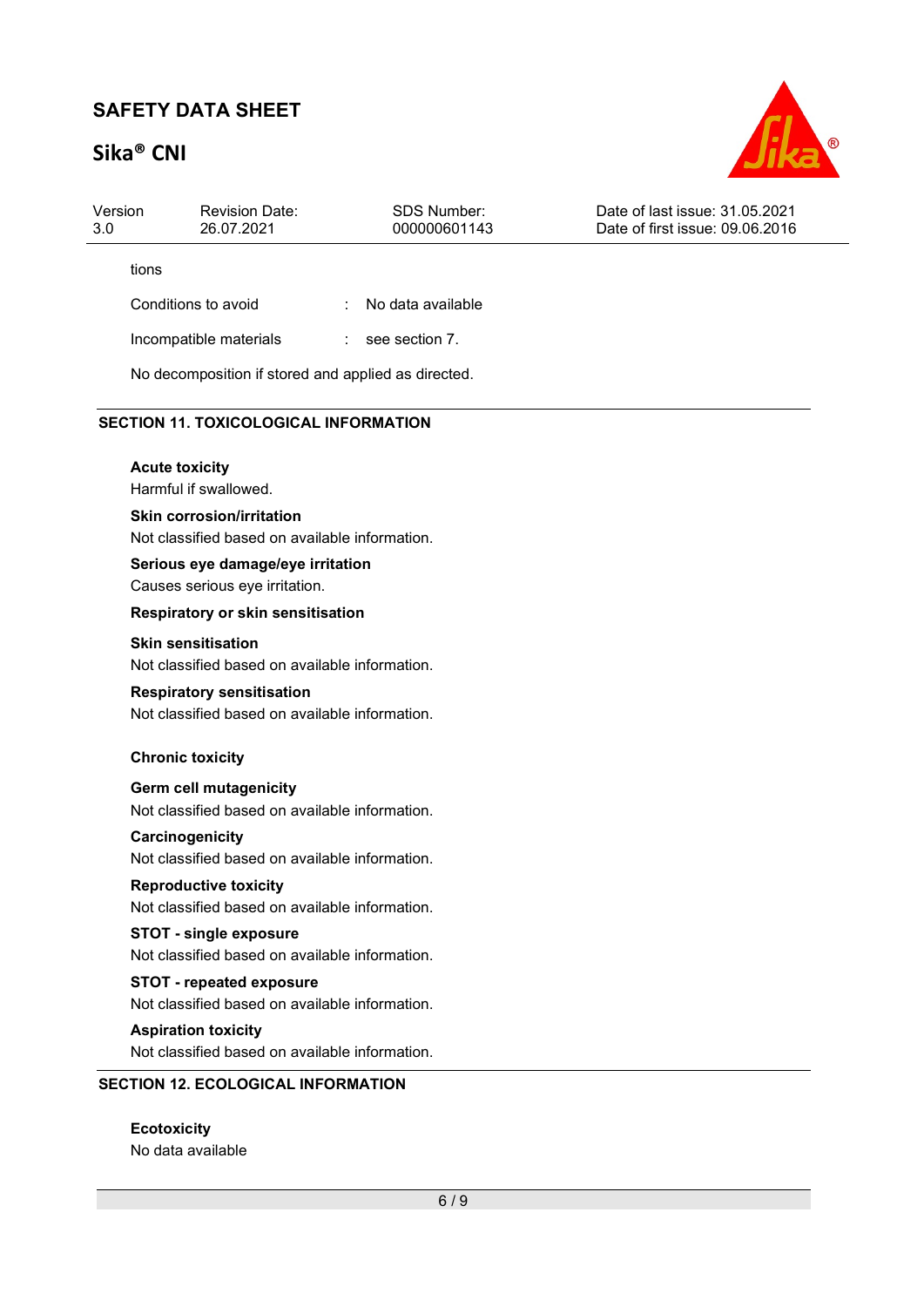## Sika® CNI



| Version<br>3.0 <sub>2</sub> | <b>Revision Date:</b><br>26.07.2021                       | <b>SDS Number:</b><br>000000601143                                  | Date of last issue: 31.05.2021<br>Date of first issue: 09.06.2016 |
|-----------------------------|-----------------------------------------------------------|---------------------------------------------------------------------|-------------------------------------------------------------------|
|                             | Persistence and degradability<br>No data available        |                                                                     |                                                                   |
|                             | <b>Bioaccumulative potential</b><br>No data available     |                                                                     |                                                                   |
|                             | <b>Mobility in soil</b><br>No data available              |                                                                     |                                                                   |
|                             | Other adverse effects                                     |                                                                     |                                                                   |
|                             | <b>Product:</b><br>Additional ecological infor-<br>mation | unprofessional handling or disposal.<br>Very toxic to aquatic life. | An environmental hazard cannot be excluded in the event of        |

#### SECTION 13. DISPOSAL CONSIDERATIONS

| <b>Disposal methods</b> |                                                                                                                                                                                                                            |
|-------------------------|----------------------------------------------------------------------------------------------------------------------------------------------------------------------------------------------------------------------------|
| Waste from residues     | : The product should not be allowed to enter drains, water<br>courses or the soil.<br>Do not contaminate ponds, waterways or ditches with chemi-<br>cal or used container.<br>Send to a licensed waste management company. |
| Contaminated packaging  | : Empty remaining contents.<br>Dispose of as unused product.<br>Do not re-use empty containers.                                                                                                                            |

If potential for exposure exists refer to Section 8 for specific personal protective equipment.

#### SECTION 14. TRANSPORT INFORMATION

#### International Regulations

UNRTDG Not regulated as a dangerous good

IATA-DGR Not regulated as a dangerous good

IMDG-Code Not regulated as a dangerous good

Transport in bulk according to Annex II of MARPOL 73/78 and the IBC Code

Not applicable for product as supplied.

#### National Regulations

#### ADG

Not regulated as a dangerous good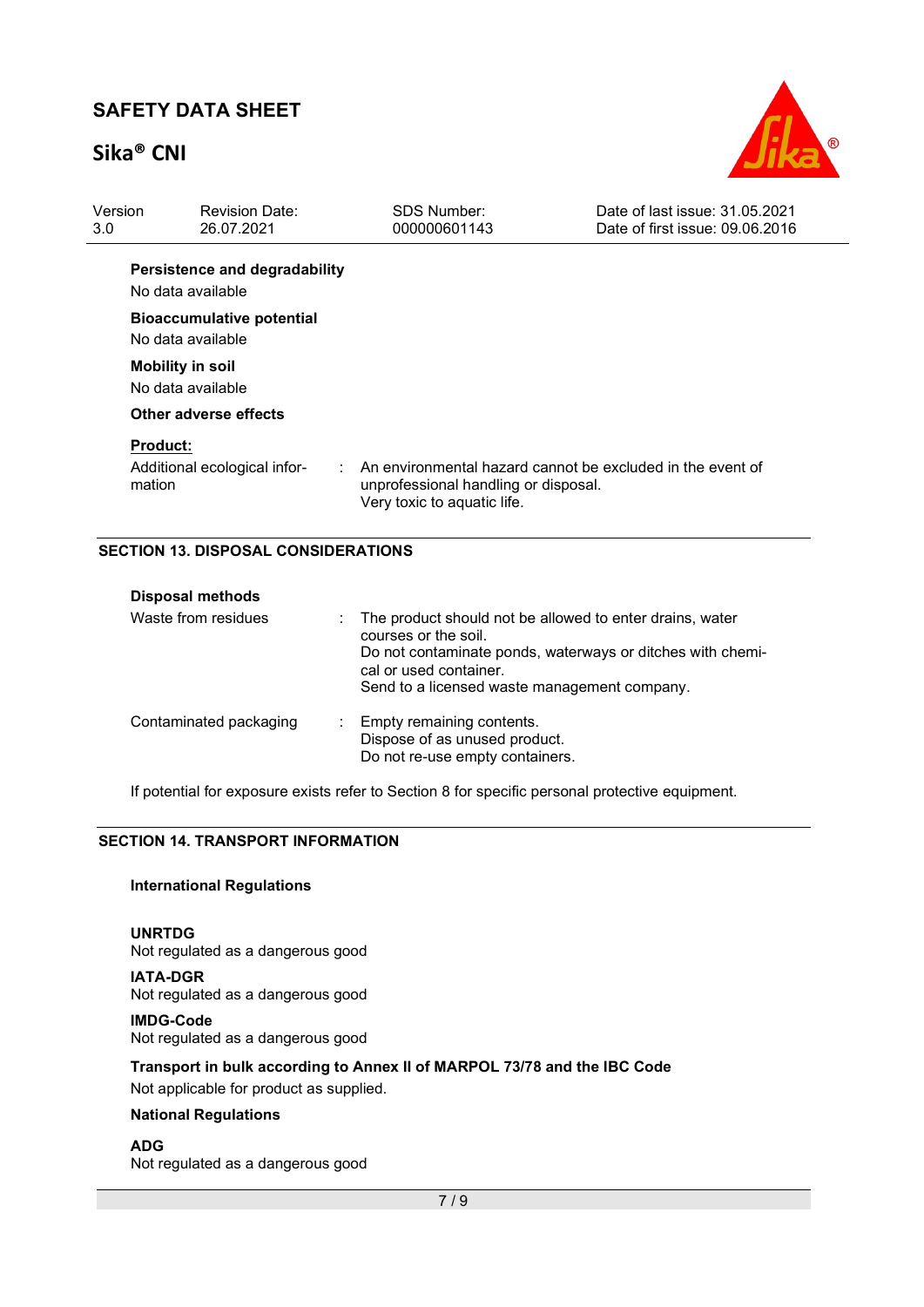# Sika® CNI



| Version | <b>Revision Date:</b> | SDS Number:  | Date of last issue: 31.05.2021  |
|---------|-----------------------|--------------|---------------------------------|
| 3.0     | 26.07.2021            | 000000601143 | Date of first issue: 09.06.2016 |
|         |                       |              |                                 |

#### SECTION 15. REGULATORY INFORMATION

| Safety, health and environmental regulations/legislation specific for the substance or mixture<br>Standard for the Uniform<br>No poison schedule number allocated<br>Scheduling of Medicines and<br>Poisons |                                                                                                                                                           |
|-------------------------------------------------------------------------------------------------------------------------------------------------------------------------------------------------------------|-----------------------------------------------------------------------------------------------------------------------------------------------------------|
| International Chemical Weapons Convention (CWC)<br>Schedules of Toxic Chemicals and Precursors<br><b>Prohibition/Licensing Requirements</b>                                                                 | Not applicable<br>calcium nitrite<br>calcium nitrate<br>Refer to model WHS Act and Regu-<br>lations for prohibition, authorisation<br>and restricted use. |

|             | The components of this product are reported in the following inventories: |
|-------------|---------------------------------------------------------------------------|
| <b>AIIC</b> | : On the inventory, or in compliance with the inventory                   |

#### SECTION 16. OTHER INFORMATION

| <b>Revision Date</b><br>Date format      | : 26.07.2021<br>dd.mm.yyyy                                                                                                                                                                                                                        |
|------------------------------------------|---------------------------------------------------------------------------------------------------------------------------------------------------------------------------------------------------------------------------------------------------|
| <b>Full text of other abbreviations</b>  |                                                                                                                                                                                                                                                   |
| <b>ADG</b><br><b>ADR</b>                 | Australian Dangerous Goods Code.<br>European Agreement concerning the International Carriage of<br>Dangerous Goods by Road                                                                                                                        |
| CAS<br><b>DNEL</b><br>EC <sub>50</sub>   | <b>Chemical Abstracts Service</b><br>Derived no-effect level<br>Half maximal effective concentration                                                                                                                                              |
| <b>GHS</b><br><b>IATA</b><br><b>IMDG</b> | <b>Globally Harmonized System</b><br>International Air Transport Association<br>International Maritime Code for Dangerous Goods                                                                                                                   |
| LD50                                     | Median lethal dosis (the amount of a material, given all at<br>once, which causes the death of 50% (one half) of a group of<br>test animals)                                                                                                      |
| <b>LC50</b>                              | Median lethal concentration (concentrations of the chemical in<br>air that kills 50% of the test animals during the observation<br>period)                                                                                                        |
| <b>MARPOL</b>                            | International Convention for the Prevention of Pollution from<br>Ships, 1973 as modified by the Protocol of 1978                                                                                                                                  |
| <b>OEL</b><br><b>PBT</b><br><b>PNEC</b>  | Occupational Exposure Limit<br>Persistent, bioaccumulative and toxic<br>Predicted no effect concentration                                                                                                                                         |
| <b>REACH</b>                             | Regulation (EC) No 1907/2006 of the European Parliament<br>and of the Council of 18 December 2006 concerning the Reg-<br>istration, Evaluation, Authorisation and Restriction of Chemi-<br>cals (REACH), establishing a European Chemicals Agency |
| <b>SVHC</b><br>vPvB                      | Substances of Very High Concern<br>Very persistent and very bioaccumulative                                                                                                                                                                       |